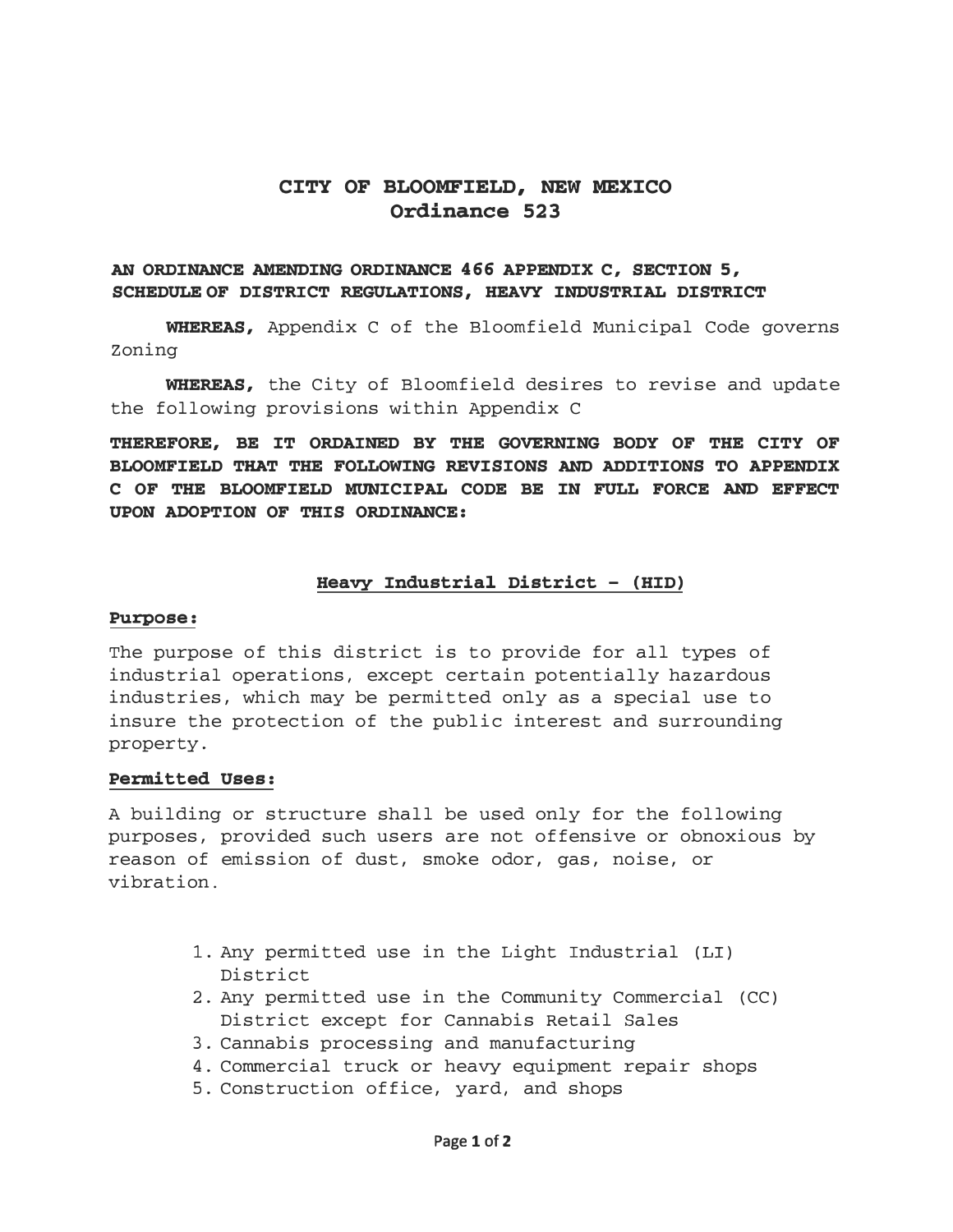- 6. Gasoline, natural gas, propane, and petroleum refineries
- 7. General industry, warehousing of material and products
- 8. Manufactured housing fabrication plants
- 9. Quarry pits, excavation of grave, sand and minerals ores, asphalt plants
- 10. Automobile wrecking yards or junkyards
- 11. Bulk storage of gasoline, diesel, propane, or oil base products
- 12. Landfills, garbage dumps
- 13. Manufacturer of acid, concrete, explosives, fertilizer, and glue
- 14. Storage of acids, cement, explosives, fertilizers, and glue

# Non-conformities:

Any non-conforming uses in existence at the tome of the adoption of this ordinance shall be considered a calid non-conforming use until such time of, change of ownership and or 51 percent or more of the estimated apprised value of the property in replacement of damage, upgrades and or improvements to structure and or property. At that time all structures and or property shall come into compliance with these regulations.

Except for the changes set forth above, the provisions of Appendix C, Section 5, schedule of district regulations, agricultural zoning district of the Bloomfield Municipal Code are hereby ratified and confirmed.

Passed, Adopted and Signed this 10th day of January 2022.



applicatenco

Cynthia Atencio, MAYOR

ATTEST:

Crystal L Martinez Hornberger, CITY CLERK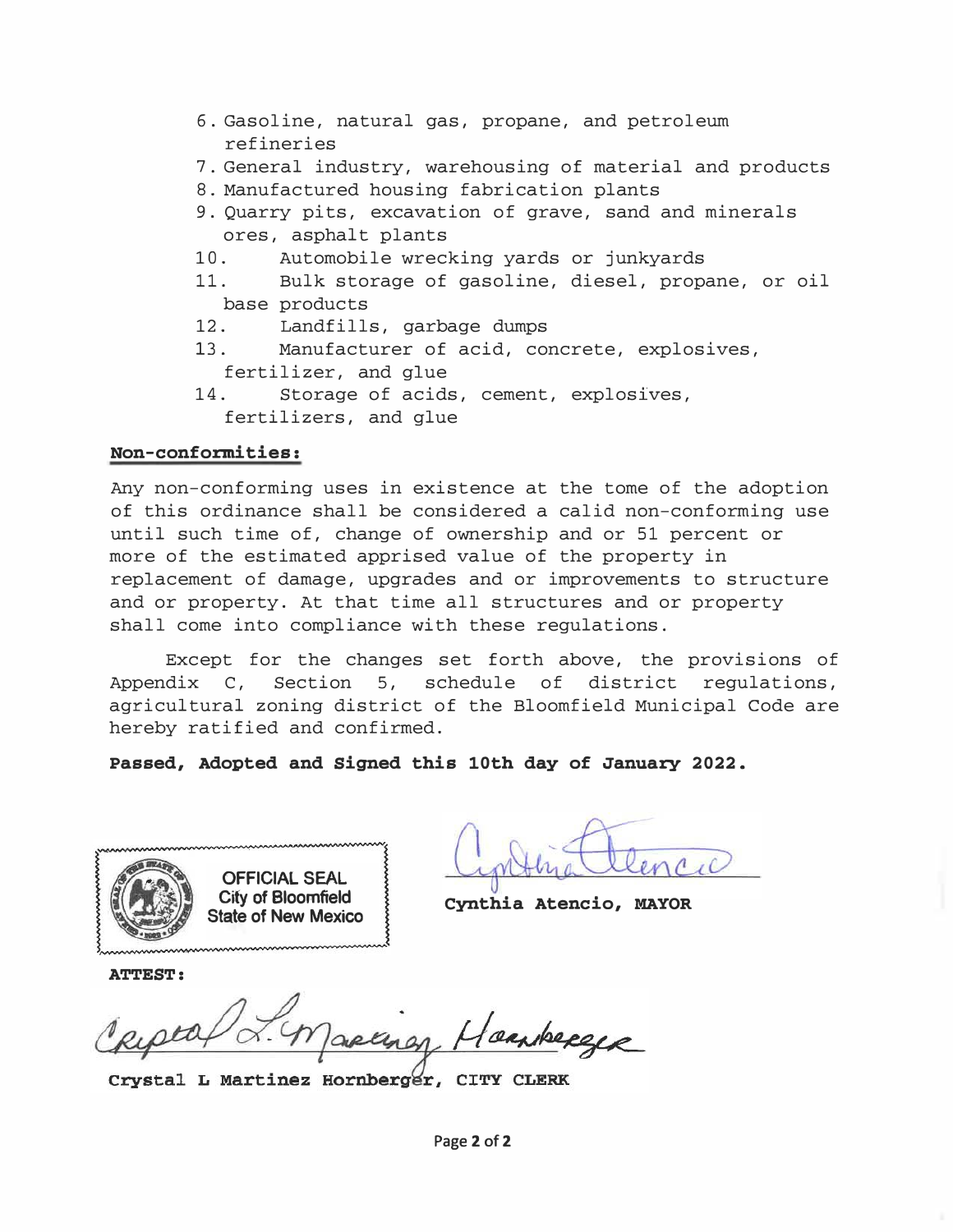

Affidavit of Publication Ad # 0005062188 This is not an invoice

#### CITY OF BLOOMFIELD 915 N 1 ST ST

#### BLOOMFIELD, NM 87413

I, being duly sworn say: Farmington Daily Times, a daily newspaper of general circulation published in English at Farmington, said county and state, and that the hereto attached Legal Notice was published in a regular and entire issue of the said DAILY TIMES, a daily newsaper duly qualified for the purpose within the State of New Mexico for publication and appeared in the internet at The Daily Times web site on the following days(s):

#### 12/28/2021

Legal Clerk

Subscribed and sworn before me this December 28, 2021:

Men alla

State of WI, County of Brown NOTARY PUBLIC

 $1 - 2 - 8$ 

My commission expires

KATHLEEN ALLEN Notary Public State of Wisconsin

Ad# 0005062188 PO#: Ord 523  $#$  of Affidavits 1

This is not an invoice

#### Legal Notice CITY OF BLOOMFIELD, NEW MEXICO Notice of Intent to Adopt Ordinance 523

Notice is hereby given of the title and of a general summary<br>of the subject matter contained in Ordinance No. 523, ap-<br>proved for posting and duly with the intent to adopt by the<br>City Council of the City of Bloomfield, New First Street, Bloomfield, New Mexico 87413

AN ORDINANCE AMENDING ORDINANCE 466 APPENDIX C,<br>SECTION 5, SCHEDULE OF DISTRICT REGULATIONS, HEAVY<br>INDUSTRIAL DISTRICT

WHEREAS, Appendix C of the Bloomfield Municipal Code governs Zoning

A general summary of the subject matter of the Ordinance is contained in its title. This notice constitutes compliance with Section 3-17-5, NMSA 1978.A complete copy of Ordi-nance is available for inspection at the office of the City Clerk.You may call the City Clerk's office at 505-632-6304 or email her at cmartinez@bloomfieldnm.gov.

I hereby certify that the above public notice was posted at<br>the following locations on Thursday December 23, 2021.<br>Kare Drug Farmers Market Roadside Restaurant Citizens Bank Bank of Southwest Bloomfield Public Library In witness whereof I set my hand and seal for the City of Bloomfield this 23rd day of December 2021.

Crystal L Martinez Hornberger, City Clerk #5062188, Daily Times, Dec. 28, 2021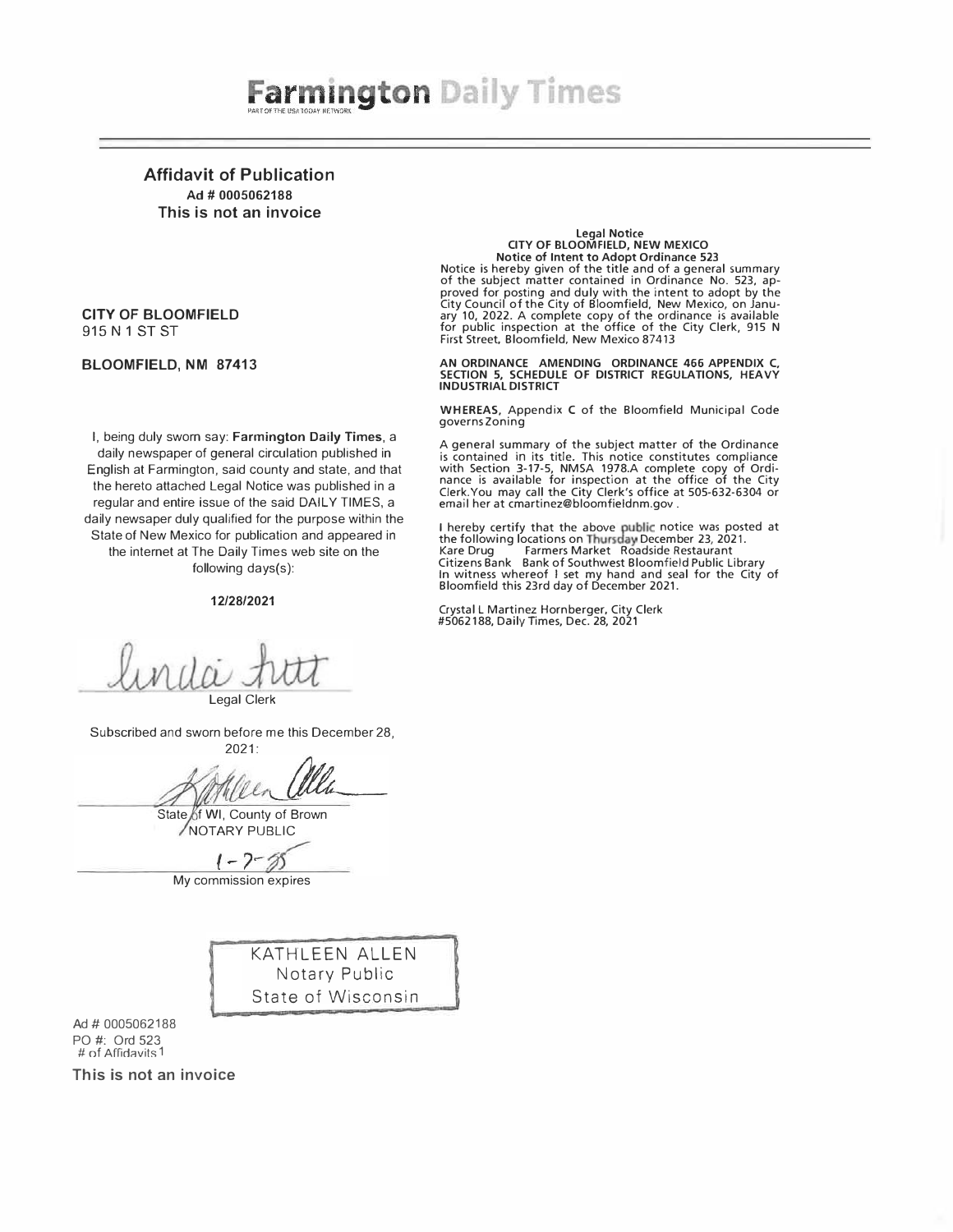# Legal Notice

# CITY OF BLOOMFIELD, NEW MEXICO Notice of Intent to Adopt

# Ordinance 523

Notice is hereby given of the title and of a general summary of the subject matter contained in Ordinance No. 523, approved for posting and duly with the intent to adopt by the City Council of the City of Bloomfield, New Mexico, on January 10, 2022. A complete copy of the ordinance is available for public �nspection at the office of the City Clerk, 915 N First Street, Bloomfield, New Mexico 87413

### AN ORDINANCE AMENDING ORDINANCE 466 APPENDIX C, SECTION 5, SCHEUDLE OF DISTRICT REGULATIONS, HEAVY INDUSTRIAL DISTRICT

WHEREAS, Appendix C of the Bloomfield Municipal Code governs Zoning

A general summary of the subject matter of the Ordinance is contained in its title. This notice constitutes compliance with Section 3-17-5, NMSA 1978.A complete copy of Ordinance is available for inspection at the office of the City Clerk. You may call the City Clerk's office at 505-632-6304 or email her at cmartinez@bloomfieldnm.gov .

:I hereby certify that the above public notice was posted at the following locations on Thursday December 23, 2021.

Kare Drug Farmers Market Roadside Restaurant

Citizens Bank Bank of southwest

Bloomfield Public Library

In witness whereof I set my hand and seal for the City of

comfield this 23rd day of December 2021.<br>Republic Mackum Hornberge

Crystal L Martinez Hornberger, City Clerk

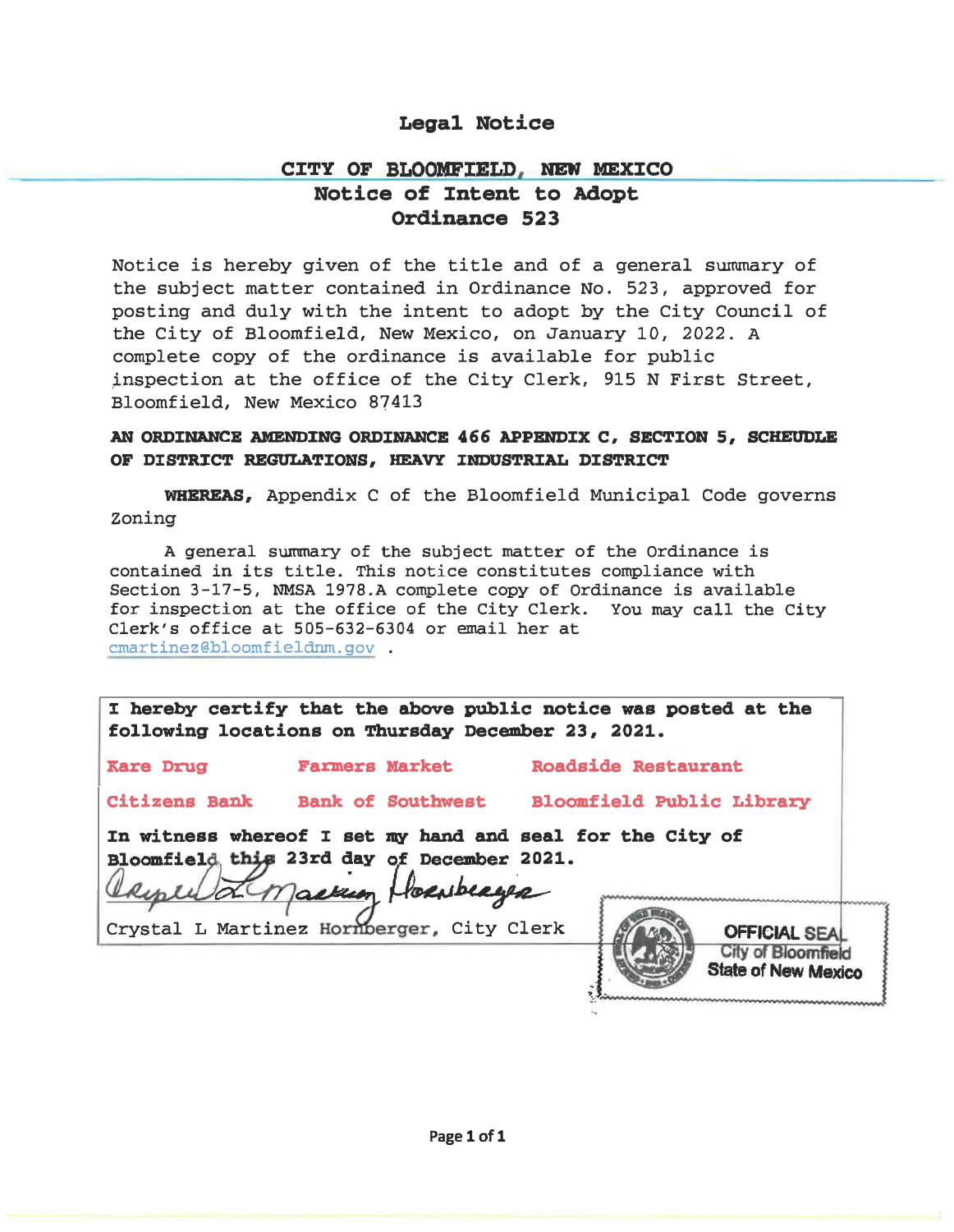# CITY OF BLOOMFIELD, NEW MEXICO Notice of Intent to Adopt Ordinance 523

The City of Bloomfield, New Mexico, hereby gives notices of the City Council meeting for Monday, January 10, 2022, at 6:00pm at 915 N First Street, Bloomfield, New Mexico. At such meeting the City Council will hold a public hearing concerning and will consider for adoption the Ordinance described below. Complete copies of the proposed Ordinance are available for public inspection during the normal and regular business hours of the City Clerk, 915 N. First Street, Bloomfield, New Mexico.

# AN ORDINANCE AMENDING ORDINANCE 466 APPENDIX C, SECTION 5, SCHEUDLE OF DISTRICT REGULATIONS, HEAVY INDUSTRIAL DISTRICT

WHEREAS, Appendix C of the Bloomfield Municipal Code governs Zoning

WHEREAS, the City of Bloomfield desires to revise and update the following provisions within Appendix C

THEREFORE, BE IT ORDAINED BY THE GOVERNING BODY OF THE CITY OF BLOOMFIELD THAT THE FOLLOWING REVISIONS AND ADDITIONS TO APPENDIX C OF THE BLOOMFIELD MUNICIPAL CODE BE IN FULL FORCE AND EFFECT UPON ADOPTION OF THIS ORDINANCE:

### Heavy Industrial District - (HID)

#### Purpose:

The purpose of this district is to provide for all types of industrial operations, except certain potentially hazardous industries, which may be permitted only as a special use to insure the protection of the public interest and surrounding property.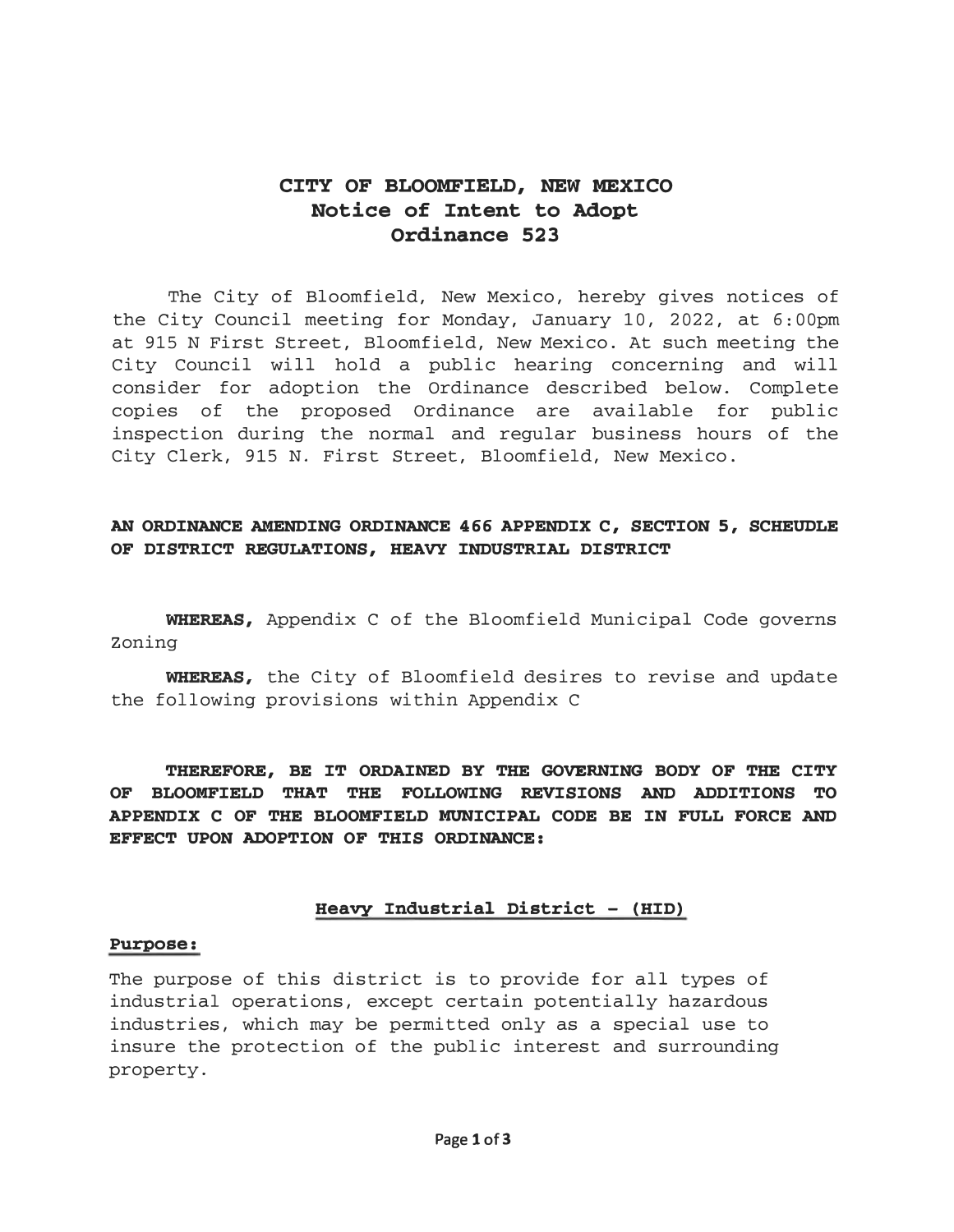### Permitted Uses:

A building or structure shall be used only for the following purposes, provided such users are not offensive or obnoxious by reason of emission of dust, smoke odor, gas, noise, or vibration.

- 1. Any permitted use in the Light Industrial (LI) District
- 2. Any permitted use in the Community Commercial (CC) District except for Cannabis Retail Sales
- 3. Cannabis processing and manufacturing
- 4. Commercial truck or heavy equipment repair shops
- 5. Construction office, yard, and shops
- 6. Gasoline, natural gas, propane, and petroleum refineries
- 7. General industry, warehousing of material and products
- 8. Manufactured housing fabrication plants
- 9. Quarry pits, excavation of grave, sand and minerals ores, asphalt plants
- 10. Automobile wrecking yards or junkyards
- 11. Bulk storage of gasoline, diesel, propane, or oil base products
- 12. Landfills, garbage dumps
- 13. Manufacturer of acid, concrete, explosives, fertilizer, and glue
- 14. Storage of acids, cement, explosives, fertilizers, and glue

### Non-conformities:

Any non-conforming uses in existence at the tome of the adoption of this ordinance shall be considered a calid non-conforming use until such time of, change of ownership and or 51 percent or more of the estimated apprised value of the property in replacement of damage, upgrades and or improvements to structure and or property. At that time all structures and or property shall come into compliance with these regulations.

Except for the changes set forth above, the provisions of Appendix C, Section 5, schedule of district regulations, agricultural zoning district of the Bloomfield Municipal Code are hereby ratified and confirmed.